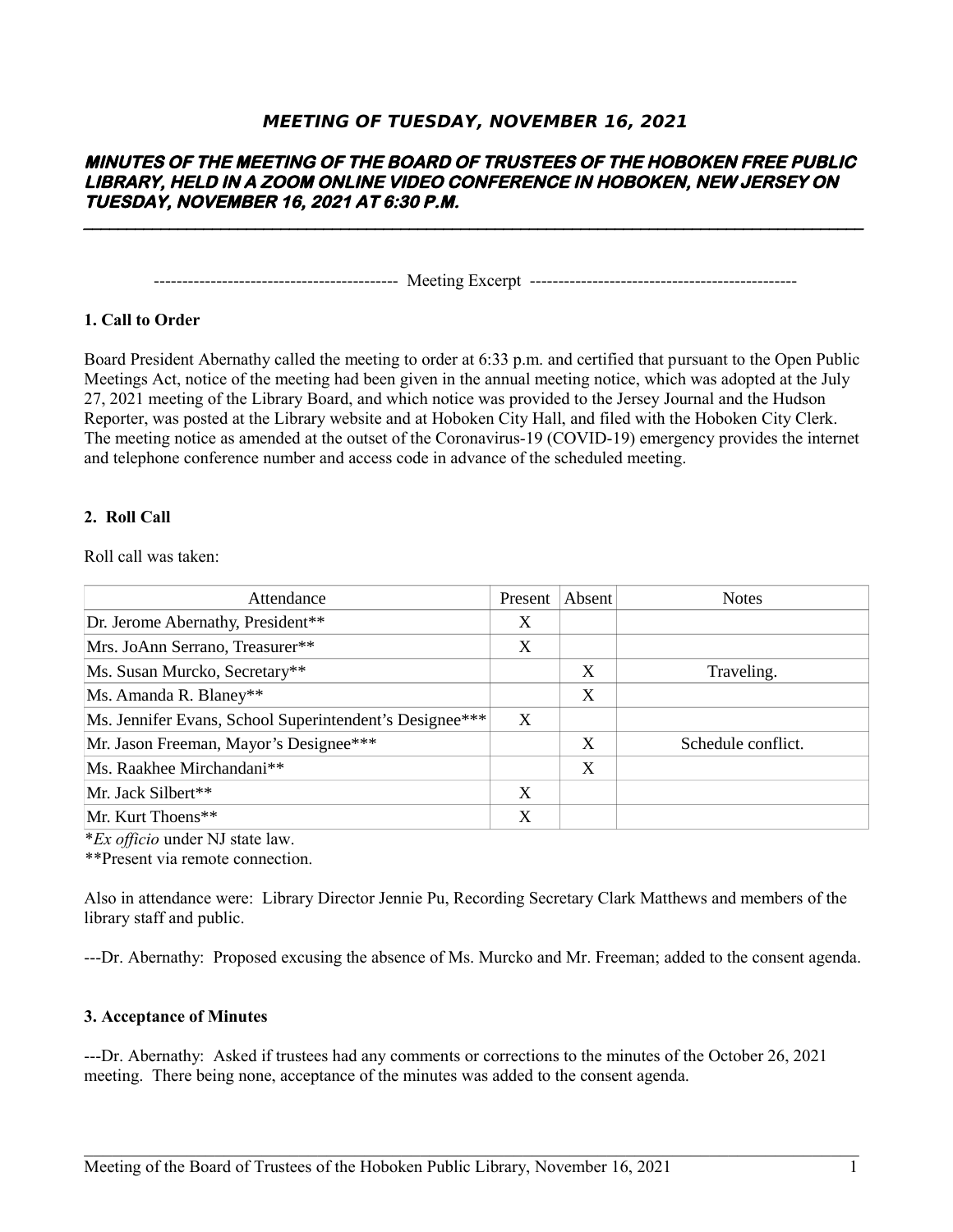# **4. Public Comments**

---Dr. Abernathy: Invited comments from the public.

---Mr. Sacha Chavez: He felt that the 2021 Staff Development Day was the best such training day he has attended in the last 20 years.

# **5. Director's Report**

---Ms. Pu: Highlighted several items from the Director's Report: The marketing/communications team is continuing to refine the new format of her written report. The library has signed the Urban Libraries Council Statement on Race and Social Equity, joining with 211 North American libraries. Retired Admiral William McRaven presented our Children's Story Time and his appearance will be featured on CBS Mornings' live author interview for November 17. Rosary Van Ingen has been promoted to Assistant Library Director as part of a reorganization; she arranged this year's Staff Development Day, which went well and included an expert from Rutgers. The director joined with the director of the Hasbrouck Heights library in an Asia/Pacific professional development meetup for LibraryLinkNJ. IT Services added Press Reader by patron request, so the library now has access to thousands of journals in numerous languages. Senior Day at the Grand Street Center drew over 100 seniors, with a Frank Sinatra theme and visit by councilwoman Emily Jabbour; other programs continue to go well, either in Church Square Park or indoors with waitlists, depending on the weather; the Teen Department's Candy Carnival went well. For the first time, two staffers attended a national conference, the National Young Adult Services Symposium in Reno, Nevada. The former Adult Lending Department has been renamed "Access Services" to encompass the full array of lending and access programs. Lastly, the new Historic Preservation sign required by the New Jersey Historic Trust (NJHT) grant was received and now graces the building scaffolding.

# **6. Committee Reports, Including Finance Committee and Payment of Bills**

---Mr. Chapka: Reported for the Buildings and Grounds Committee: The additional asbestos abatement work is expected to be completed on Friday; the contractors are entirely removing the old boiler, not just its contaminated parts, so the former boiler room will be vacant when they are done. All HVAC parts are now present in the building and the vents are being run down to lower floors. The replacement tin ceilings are almost ready; they are being fabricated and will have to come from Missouri; installation is ongoing.

---Dr. Abernathy: Asked if the replacement ceilings are fiberglass or tin. They are pressed tin exactly like the originals from 1896.

---Mr. Chapka: Continued: Before the board is a BAI to approve a change order from contractors Merrill & Garaguso for \$36,238.43 to restore and relocate the rediscovered original pocket doors to the YA Department.

---Dr. Abernathy: Asked if there was a credit for the double door that was budgeted in the renovation work. The change order includes a credit for \$16,300 for that door, but a standard 36-inch egress door must be installed to comply with code. Discussion about the NJHT grant funding and future grant application.

---Mrs. Serrano: Asked what work the pocket doors need. Discussion about restoration and the broken glass in one door.

---Mr. Chapka: Continued: Framing for the third floor bathroom will start on once the HVAC shaft is closed up. The proposed BAI to restore and reinstall the pocket doors was added to the consent agenda.

 $\mathcal{L}_\mathcal{L} = \{ \mathcal{L}_\mathcal{L} = \{ \mathcal{L}_\mathcal{L} = \{ \mathcal{L}_\mathcal{L} = \{ \mathcal{L}_\mathcal{L} = \{ \mathcal{L}_\mathcal{L} = \{ \mathcal{L}_\mathcal{L} = \{ \mathcal{L}_\mathcal{L} = \{ \mathcal{L}_\mathcal{L} = \{ \mathcal{L}_\mathcal{L} = \{ \mathcal{L}_\mathcal{L} = \{ \mathcal{L}_\mathcal{L} = \{ \mathcal{L}_\mathcal{L} = \{ \mathcal{L}_\mathcal{L} = \{ \mathcal{L}_\mathcal{$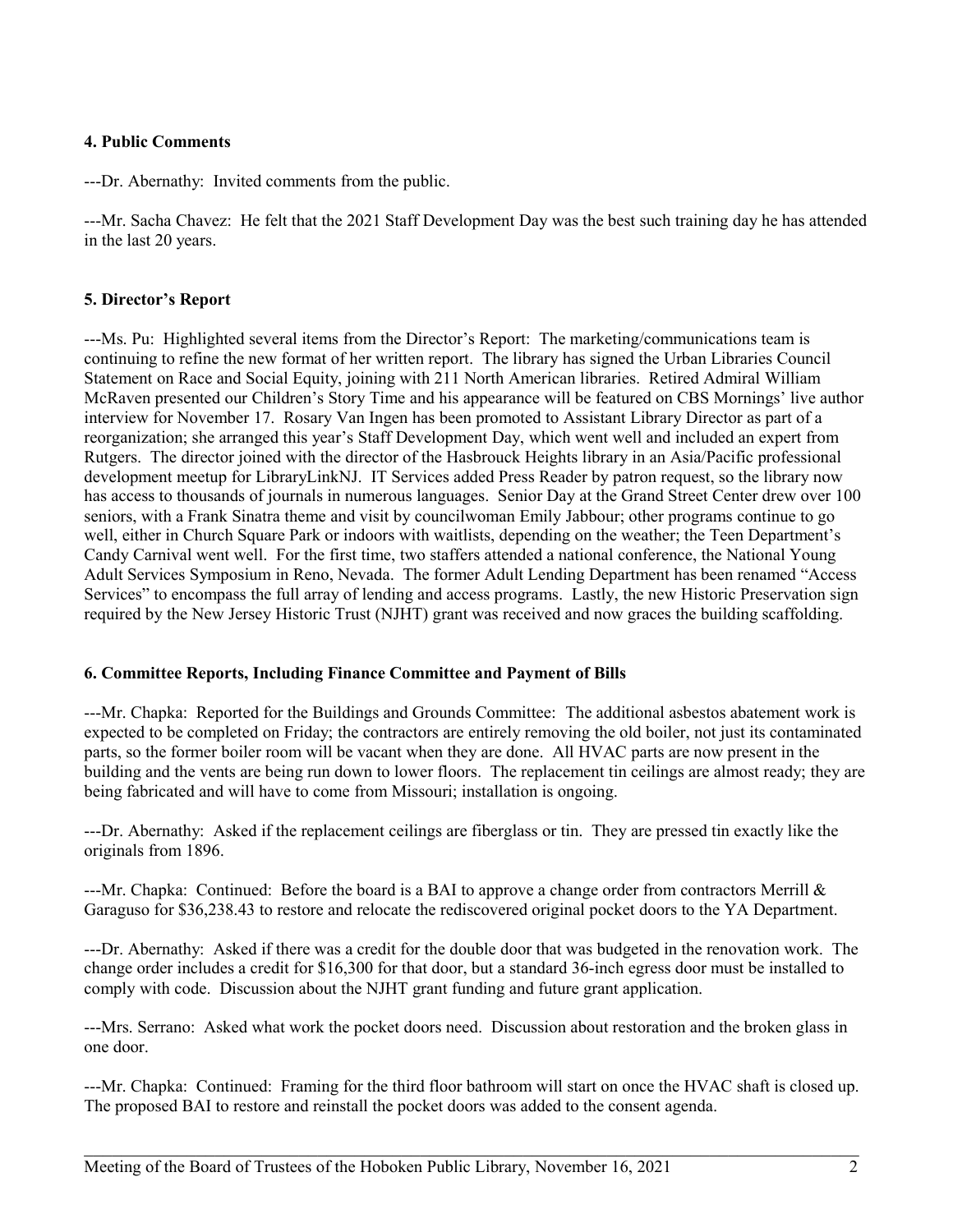---Mrs. Serrano: Reported for the Budget and Finance Committee: There is no report this month. She described the financial matters before the board for approval: 1.) in Part A, to pay from the capital improvement Construction Account at Bayonne Community Bank (BCB) check no. 358 totaling \$18,476.22; 2.) in Part A, to pay library operating expenses with checks no. 9662-9692 totaling \$28,459.10 and to pay via PayPal \$83.40 to Doodle AG, \$1050.00 to Shutterstock, and \$232.52 to Tech Soup Global; 3) in Part B, to pay expenses for library materials with checks no. 9693-9699 totaling \$14,766.97.

---Mrs. Serrano: Also before the board are two resolutions: i) a resolution to void checks no. 9624 and 9641, and ii) a resolution to reserve any remaining unspent FY 2021 operating funds identified by the 2021 library audit for the completion of Capital Improvement Projects. She asked if there were any questions about the bills or resolutions. There being none, approval of the Part A and B bills and the two resolutions were added to the consent agenda.

---Mr. Silbert: Reported for the Personnel and Policy Committee: The committee met and is recommending that the fine-free policy for local materials become permanent.

---Ms. Pu: Explained the proposed fine-free policy for Hoboken materials and presented statistics showing such policies encourage overdue materials to be returned and encourage patrons to keep using the library.

---Mr. Silbert: Continued the report: The committee drafted a list of 2022 library closing dates for adoption by the board; he asked if there were any questions or concerns about the dates. Also, the committee is evaluating consultants to help develop the next Strategic Plan; the hope is to have recommendations next month. After discussion the proposed fine-free policy and 2022 closing dates were added to the consent agenda.

# **7. President's Report**

---Dr. Abernathy: Meetings continue with consultants on fundraising; the "Every Library" PAC already consulted with the library and advocated a public-private model called "Braided Fundraising," which is being considered; the PAC gave the board some "homework" to do on identifying sources of funding in the community and who are the interests involved, and who will execute the project at the library. Also, a meeting is planned for a Hoboken broadband/public wifi project that concerns the library; the new federal infrastructure bill has funds for such projects and a meeting at Stevens will also involve the university, the Hoboken Housing Authority (HHA) and Dr. Johnson of the Board of Education.

# **8. Library Foundation Report and Friends of the Library (FOTL)**

---Mrs. Serrano: Reported for the Library Foundation: The Library Foundation sent out 294 fundraising emails and will be mailing postal appeals for the 2021 Annual Appeal.

 $\mathcal{L}_\mathcal{L} = \{ \mathcal{L}_\mathcal{L} = \{ \mathcal{L}_\mathcal{L} = \{ \mathcal{L}_\mathcal{L} = \{ \mathcal{L}_\mathcal{L} = \{ \mathcal{L}_\mathcal{L} = \{ \mathcal{L}_\mathcal{L} = \{ \mathcal{L}_\mathcal{L} = \{ \mathcal{L}_\mathcal{L} = \{ \mathcal{L}_\mathcal{L} = \{ \mathcal{L}_\mathcal{L} = \{ \mathcal{L}_\mathcal{L} = \{ \mathcal{L}_\mathcal{L} = \{ \mathcal{L}_\mathcal{L} = \{ \mathcal{L}_\mathcal{$ 

#### **9. Old Business**

---Dr. Abernathy: Called for any old business. There was none.

#### **10. New Business**